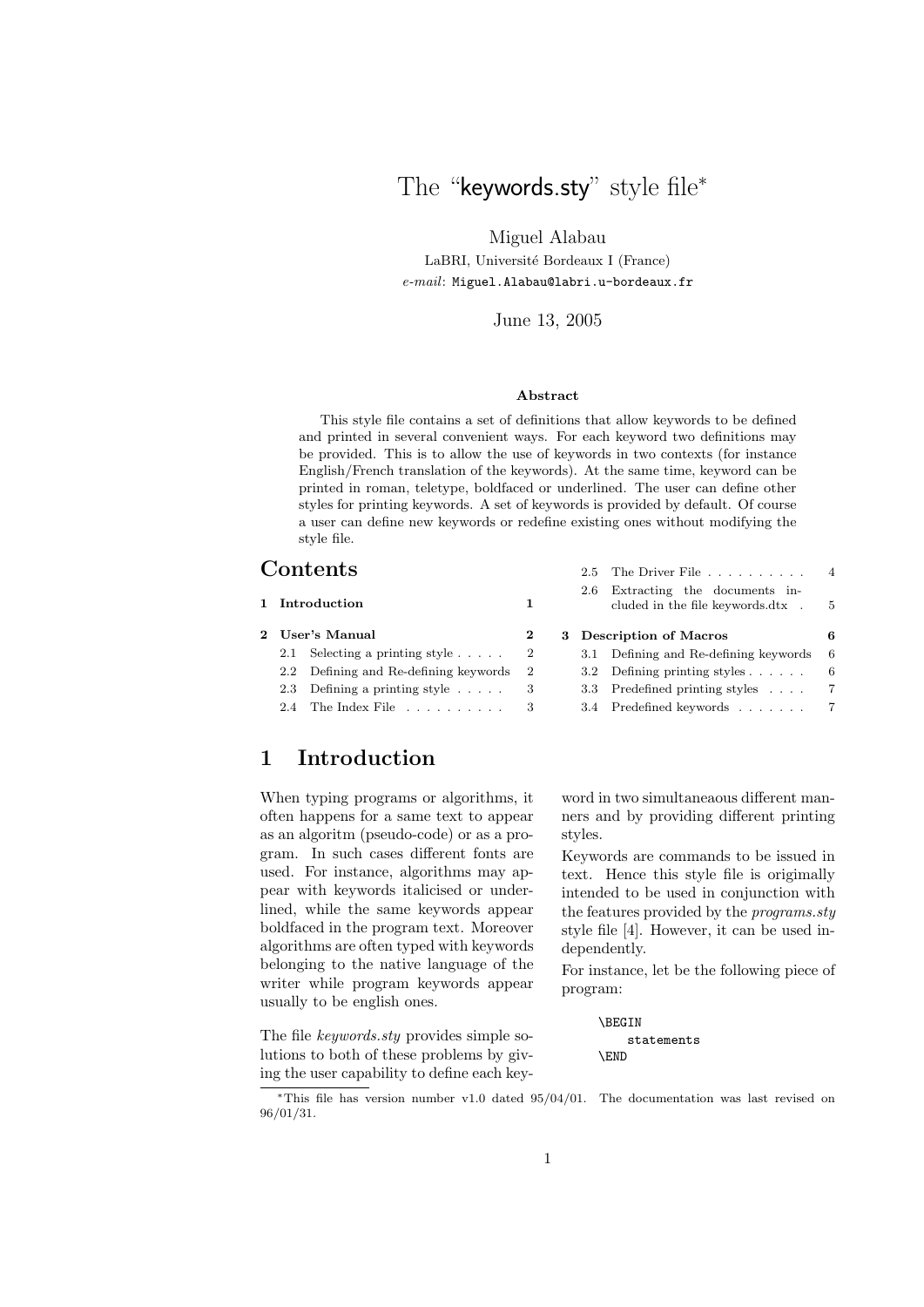where \BEGIN and \END are two predefined commands in this style file. If we issue the command \ProgKeywords, then we get:

#### **begin**

statements **end**

If we prefer to use the second language, we can issue the \FProgKeywords:

#### **début** statements **fin**

We can also use other typesetting rules, like underlined emphasized fonts (UAlgoKeywords):

*begin*

# **2 User's Manual**

#### statements *end*

It is also possible to define new keywords or to redefine existing ones, by issuing a command like:

\NewKeyword{\BEGIN}{this is the beginning} \NewKeyword{\END}{this is the end}

which leads to the following piece of code (default typesetting used is the last one specified, i.e. UAlgoKeywords):

> *this is the beginning* statements *this is the end*

A set of default keywords is provided in this file (see section 3.4). For each keyword, two definitions are provided: the first one in english, and the second one in french (because I am French). The switch between the two languages is performed by global commands wich serve also to define the font used for printing.

### **2.1 Selecting a printing style**

The following printing styles are provided:

| style | definition 1    | definition 2     |
|-------|-----------------|------------------|
| \bf   | \ProgKeywords   | \FProgKeywords   |
| \tt   | \ttKeywords     | \FttKeywords     |
| \em   | \AlgoKeywords   | \FAlgoKeywords   |
| \rm   | \NormalKeywords | \FNormalKeywords |

\ttKeywords \FttKeywords \AlgoKeywords \FAlgoKeywords \NormalKeywords \FNormalKeywords

\UFAlgoKeywords \FUAlgoKeywords

\ProgKeywords \FProgKeywords

\UAlgoKeywords There are also two underlined styles:

| style          | definition 1   | definition 2    |
|----------------|----------------|-----------------|
| underlined \em | \UAlgoKeywords | \FUAlgoKeywords |

For compatability with previous versions of keywords.sty, the command **\UFAlgoKeywords** has been defined as a synonym for \FUAlgoKeywords.

### **2.2 Defining and Re-defining keywords**

\NewKeyword The command

\NewKeyword{\WORD}{SENTENCE1}[SENTENCE2]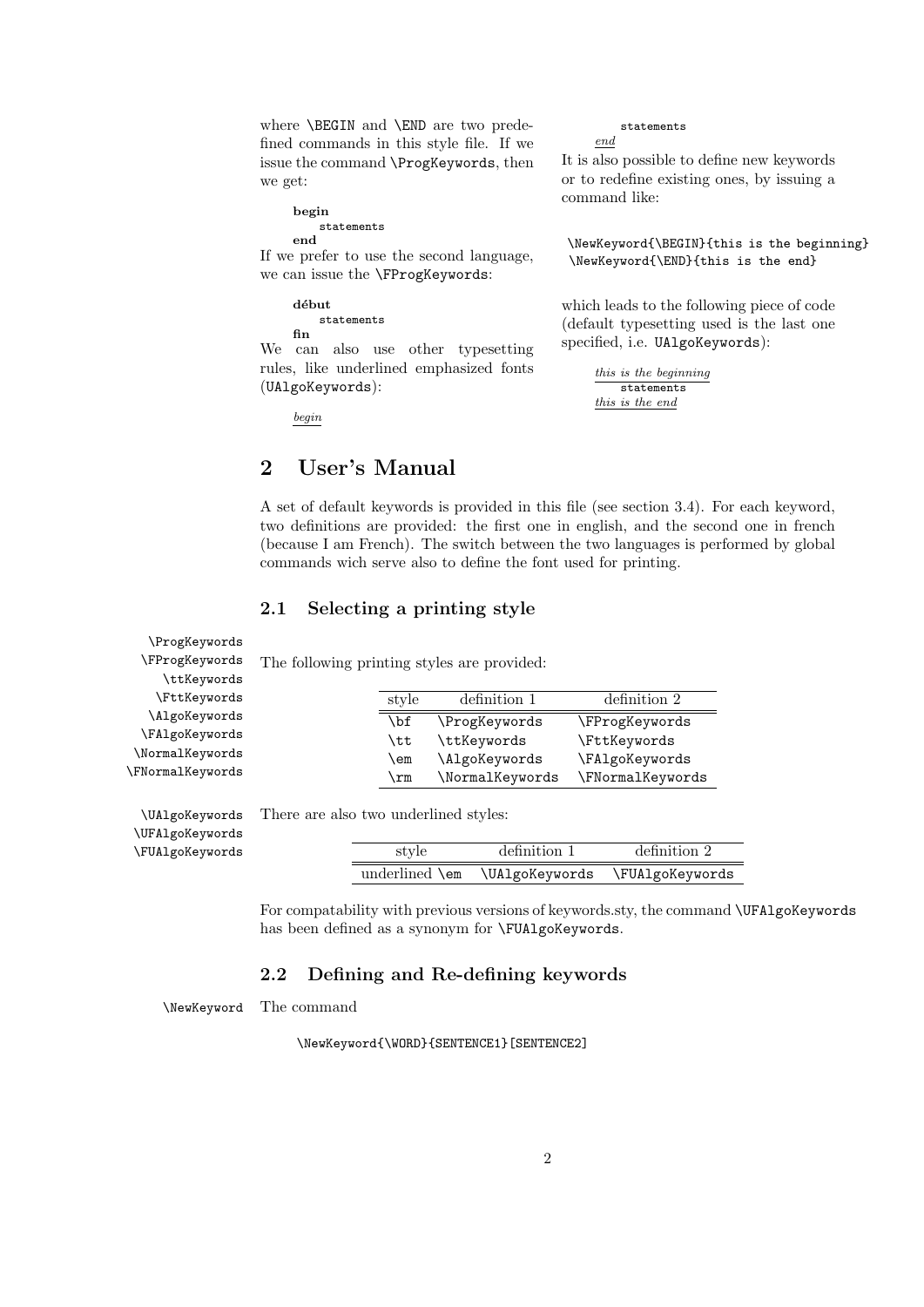defines the command \WORD to issue the text in SENTENCE1 or in SENTENCE2 when it is typed, according to the style currently in use.

For instance, one could use SENTENCE1 for defining english keywords and SENTENCE2 for defining their french translation.

If "[SENTENCE2]" is omitted, all happens as if the following command had been issued:

#### \NewKeyword{\WORD}{SENTENCE1}[SENTENCE1]

The command \NewKeyword serves also to redefine existing keywords.

### **2.3 Defining a printing style**

\DefineKeywordsStyles The command

#### \DefineKeywordsStyles{MODE}{\STYLE}

allows for the user to define particular printing modes. Its main effect is to define the commands \MODEs and \FMODEs that will lead to print respectively the SENTENCE1 part or the SENTENCE2 part of the \NewKeyword definitions. For instance, the commands \ProgKeywords and \FProgKeywords have been automatically defined from a \DefineKeywordsStyles{ProgKeyword}{\bf} command.

#### \DefineUnderlinedKeywordsStyles

For  $\texttt{SENTENCE}_i$  to be underlined, it is necessary to issue a

```
\DefineUnderlinedKeywordsStyles{MODE}{\STYLE}
```
command, instead of the "\DefineKeywordsStyles" described above. This is how the \UAlgoKeywords and \FUAlgoKeywords commands have been defined, by issuing a \DefineUnderlinedKeywordsStyles{UAlgoKeyword}{\em} command.

### **2.4 The Index File**

In order for the processing of this file to be complete, an index format file is required. Let us assume that it is named keywords.ist, then the following command must be run and then another compilation of the current file:

```
1 \langleindex\rangle2 hindexi%% -----------------------------------------------------------
3 (index)%% Assuming this file is named "keywords.ist" (after being
4 (index)%% generated from "keywords.dtx" by running "latex docstrip"),
5 \times 5 (index)%% the following command will produce a well formated index:
6 \langle \text{index} \rangle%%
7 (index)%% makeindex -s keywords.ist keywords.idx
8 hindexi%% -----------------------------------------------------------
9 \langleindex\rangle
```
Another possibility is to set the environment variable INDEXSTYLE to a directory name where the ".ist" files (index format files) may be found.

A possible index file is given below<sup>1</sup>:

```
10 \langleindex\rangleactual '='
11 (index) quote '!'
12 (index)level '>'
13 \langleindex\ranglepreamble
```

```
14 \cdot \text{index} \in \mathbb{L} \\begin{theindex} \n \\makeatletter\\scan@allowedfalse\n"
```
<sup>&</sup>lt;sup>1</sup>It can be generated by invoquing the compilation of "docstrip" with the "index" option.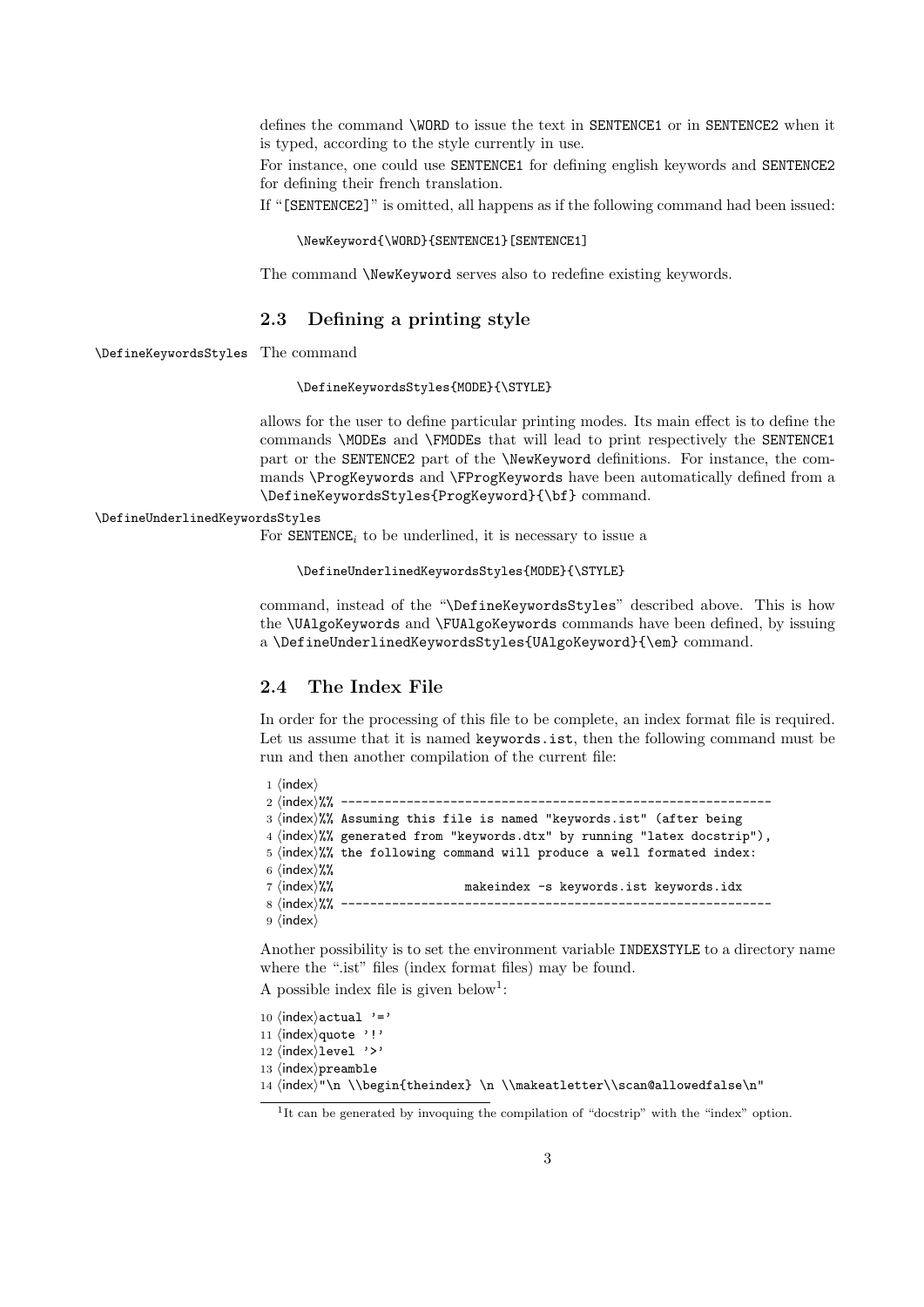```
15 (index)postamble
16 \langle \text{index} \"\n\n \\end{theindex}\n"
17 \langle index \rangleitem_x1 "\\efill \n \\subitem "
18 \langle \texttt{index} \times 2 \quad \texttt{list} \in \mathbb{N} \subset \mathbb{N} \text{if } 11 \text{ if } 12 \leq \texttt{list} \leq \texttt{list} \texttt{list} \texttt{list} \texttt{list} \texttt{list} \texttt{list} \texttt{list} \texttt{list} \texttt{list} \texttt{list} \texttt{list} \texttt{list} \texttt{list} \texttt{list} \texttt{list} \texttt{list} \texttt{list} \texttt{list} \texttt{list} \texttt{list} \texttt{list} \texttt{list} \texttt{list} \texttt{list} \texttt{list} \texttt{19 \langle \delta_0 "\\pfill "<br>20 \langle \delta_1"\\pfill "
20 \langle index \rangle \text{delim}_1 \quad \text{``\\\pfill''} \\ 21 \langle index \rangle \text{delim}_2 \quad \text{``\\\pfill''}21 \langle \text{index} \rangledelim_2
22 \n{index}\% The next lines will produce some warnings when
23 \; \langle \text{index} \rangle% running Makeindex as they try to cover two different
24 \langle \text{index} \rangle% versions of the program:
25 \langle \text{index} \text{25} \rangle \ "{\\bf\\hfil "
26 \index\lethead_suffix "\\hfil}\\nopagebreak\n"
27 \langle index)<br>1ethead_flag 1<br>28 \langle heading_prefix "{\\bf\\hfil"
28 \langle \text{index} \rangleheading_prefix
29 \index\heading_suffix "\\hfil}\\nopagebreak\n"
30 \langleindex\rangleheadings_flag 1
```
### **2.5 The Driver File**

There is also a driver file, called *programs.drv*, that is included in the distribution. It is devoted to control the latex compilation of the documentation. Its code is given below.

```
31 (*driver)
32 \newif\ifnoprogsfile
33 \openin1 programs.sty
34 \ifeof1 \noprogsfiletrue\else\noprogsfilefalse\fi\closein1
35 \ifnoprogsfile \relax\else
36 \openin1 keywords.sty
37 \ifeof1 \noprogsfiletrue\else\noprogsfilefalse\fi\closein1
38 \fi
39 \ifnoprogsfile
40 \typeout{*************************************************************}
41 \typeout{To get a more complete documentation, you should:}
42 \typeout{(1) generate the file 'programs.sty'(see 'programs.dtx'), and}
43 \typeout{(2) copy the current file into 'keywords.sty'}
44 \typeout{*************************************************************}
45 \fi
46 \ifnoprogsfile
47 \documentclass{ltxdoc}
48 \else
49 \documentclass{ltxdoc}
50 \usepackage{programs}
51 \usepackage{keywords}
52 \fi
53 \MakePercentIgnore%
54 %
55 \setlength{\textwidth}{31pc}%
56 \setlength{\textheight}{54pc}%
57 \setlength{\parindent}{0pt}%
58 \setlength{\parskip}{2pt plus 1pt minus 1pt}%
59 \setlength{\oddsidemargin}{8pc}%
60 \setlength{\marginparwidth}{8pc}%
61 \setlength{\topmargin}{-2.5pc}%
62 \setlength{\headsep}{20pt}%
63 \setlength{\columnsep}{1.5pc}%
64 \setlength{\columnwidth}{18.75pc}%
```

```
65 %%
```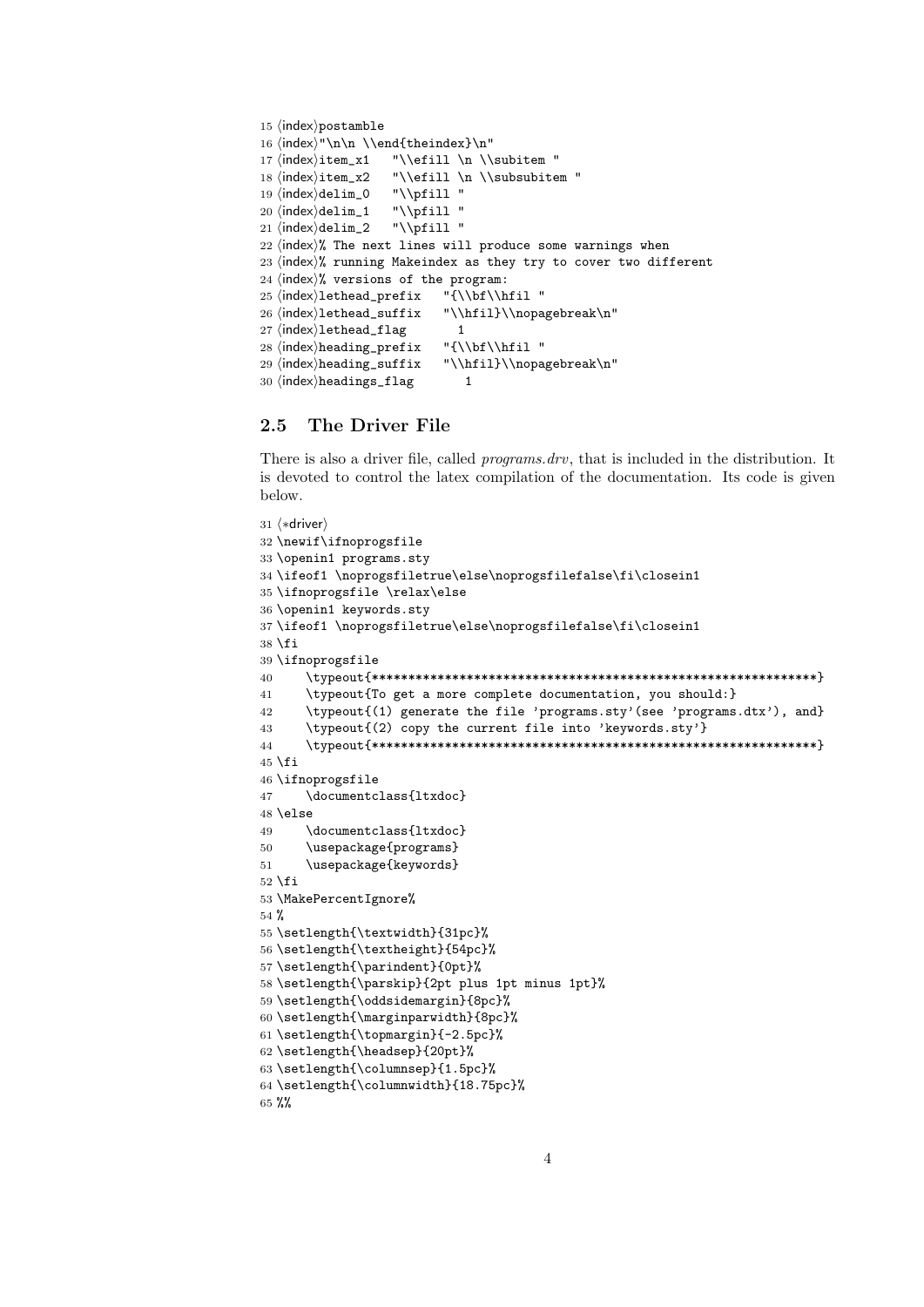```
66 \setcounter{IndexColumns}{2}%
67 \EnableCrossrefs%
68 \RecordChanges
69 \CodelineIndex<br>70 %\OldMakeindex
                         % use if your MakeIndex is pre-v2.9%
71 \begin{document}%
72 \DocInput{keywords.dtx}
73 \end{document}
74 \langle /driver\rangle
```
### **2.6 Extracting the documents included in the file keywords.dtx**

There are three documents included in the *keywords.dtx* file: the style file (*keywords.sty*), the index style file for printing a cross-referenced document (*keywords.ist*), and the driver file for printing the document: *keywords.drv*.

For file extraction it is necessary to use the docstrip utility, which is part of the doc distribution [3]. Normally, a file docstrip.tex should exist on the LAT<sub>E</sub>X style files directory. Extraction is performed by typing:

latex docstrip

This is an interactive program, and the dialogue for generating the style file should be:

\*\*\*\*\*\*\*\*\*\*\*\*\*\*\*\*\*\*\*\*\*\*\*\*\*\*\*\*\*\*\*\*\*\*\*\*\*\*\*\*\*\*\*\*\*\*\*\*\*\*\*\*\*\*\*\*\*\* \* This program converts documented macro-files into fast \* \* loadable files by stripping off (nearly) all comments! \* \*\*\*\*\*\*\*\*\*\*\*\*\*\*\*\*\*\*\*\*\*\*\*\*\*\*\*\*\*\*\*\*\*\*\*\*\*\*\*\*\*\*\*\*\*\*\*\*\*\*\*\*\*\*\*\*\*\* \*\*\*\*\*\*\*\*\*\*\*\*\*\*\*\*\*\*\*\*\*\*\*\*\*\*\*\*\*\*\*\*\*\*\*\*\*\*\*\*\*\*\*\*\*\*\*\*\*\*\*\* \* First type the extension of your input file(s): \* \infileext=doc \*\*\*\*\*\*\*\*\*\*\*\*\*\*\*\*\*\*\*\*\*\*\*\*\*\*\*\*\*\*\*\*\*\*\*\*\*\*\*\*\*\*\*\*\*\*\*\*\*\*\*\* \*\*\*\*\*\*\*\*\*\*\*\*\*\*\*\*\*\*\*\*\*\*\*\*\*\*\*\*\*\*\*\*\*\*\*\*\*\*\*\*\*\*\*\*\*\*\*\*\*\*\*\* \* Now type the extension of your output file(s) : \* \outfileext=sty \*\*\*\*\*\*\*\*\*\*\*\*\*\*\*\*\*\*\*\*\*\*\*\*\*\*\*\*\*\*\*\*\*\*\*\*\*\*\*\*\*\*\*\*\*\*\*\*\*\*\*\* \*\*\*\*\*\*\*\*\*\*\*\*\*\*\*\*\*\*\*\*\*\*\*\*\*\*\*\*\*\*\*\*\*\*\*\*\*\*\*\*\*\*\*\*\*\*\*\*\*\*\*\* \* Now type the name(s) of option(s) to include : \* \Options=style \*\*\*\*\*\*\*\*\*\*\*\*\*\*\*\*\*\*\*\*\*\*\*\*\*\*\*\*\*\*\*\*\*\*\*\*\*\*\*\*\*\*\*\*\*\*\*\*\*\*\*\* \*\*\*\*\*\*\*\*\*\*\*\*\*\*\*\*\*\*\*\*\*\*\*\*\*\*\*\*\*\*\*\*\*\*\*\*\*\*\*\*\*\*\*\*\*\*\*\*\*\*\*\* \* Finally give the list of input file(s) without \* \* extension seperated by commas if necessary : \* \filelist=Programs \*\*\*\*\*\*\*\*\*\*\*\*\*\*\*\*\*\*\*\*\*\*\*\*\*\*\*\*\*\*\*\*\*\*\*\*\*\*\*\*\*\*\*\*\*\*\*\*\*\*\*\*

For generating the index file it suffices to rerun the docstrip utility and to answer "ist/index" instead of "sty/style" int the above steps 2 and 3.

The three files may be produced in a single pass, by simply latexing the file *keywords.ins* which goes along with the file *keywords.dtx* .

Generation of the documentation is then simply performed as follows (the *keywords.dtx* file includes its own driver):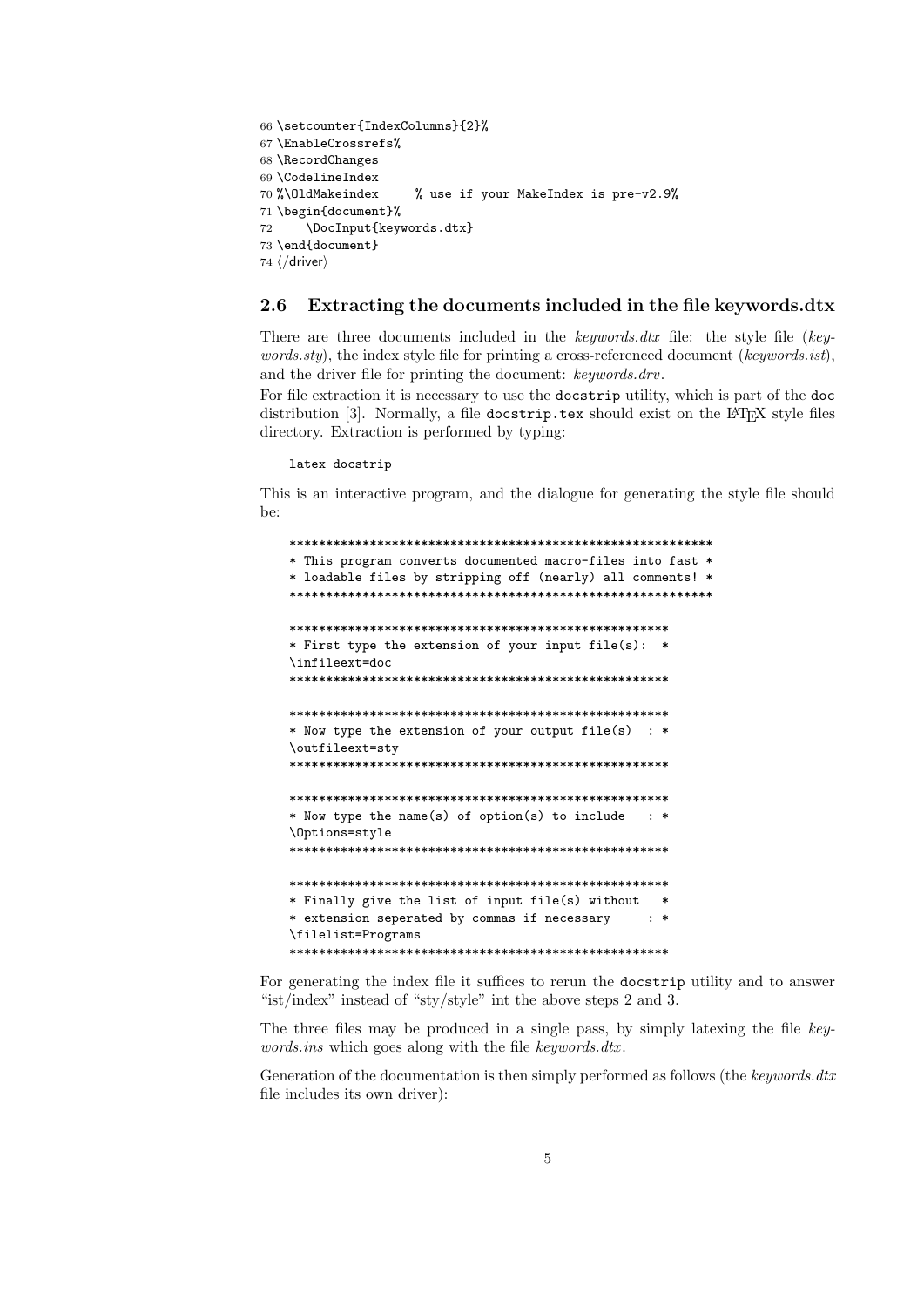```
latex keywords.dtx
latex keywords.dtx
latex keywords.dtx
makeindex -s keywords.ist keywords.idx
latex keywords.dtx
```
75  $\langle \ast$ style $\rangle$ 

### **3 Description of Macros**

\AlreadyDefined@@Keywords This macro can be tested by any style file to know if the file "keywords.sty" has been input. But it allows a modular programming style similar to the one used with the C header files. Hence, the first time the "keywords.sty" style file is included all of its body will be included; the second time, the body will not be included.

```
76 \expandafter\ifx\csname AlreadyDefined@@Keywords\endcsname\relax%
77 \expandafter\def\csname AlreadyDefined@@Keywords\endcsname{}%
78 \else\endinput\fi
```
A test for the existence of this macro is performed for compatability with ancient versions of L<sup>AT</sup>EX.

79 \@ifundefined{reset@font}{\global\let\reset@font\relax}{}

### **3.1 Defining and Re-defining keywords**

\NewKeyword \@@newkwrd The \NewKeyword command has three parameters, but the third one is optional. By default it is assumed to be equal to the second one:

80 \def\NewKeyword#1#2{\@ifnextchar[{\@@newkwrd{#1}{#2}}{\@@newkwrd{#1}{#2}[#2]}}

The \@@newkwrd performs the real work. It calls the command \@@KeywordsCurrentStyle whose effect is to define the command **\@@kwrd** and then invokes this last command.

81 \def\@@newkwrd#1#2[#3]{\def#1{\@@KeywordsCurrentStyle{\@@kwrd}{#2}{#3}\@@kwrd}}

### **3.2 Defining printing styles**

\@@TypeStyle This command is expected to be called with a command name as first parameter. Its effect is to define #1 as the command that print #3 with style #2 :

82 \def\@@TypeStyle#1#2#3{\def#1{\mbox{\reset@font#2{}#3\/}}}

\DefineKeywordsStyles The macro \DefineKeywordsStyles has two parameters, let them be toto and bf. Its effect is to define two commands called \@@toto and \F@@toto. Each of these two new commands has three parameters: the first one must be the name of a command (the keyword to be defined) and the other two must be two texts associated to the keyword. The **\@@toto** command will select the first text while the **\F@@toto** command will select the second text.

```
83 \newif\if@@underline \@@underlinefalse
84 \def\DefineKeywordsStyles#1#2{
85 \if@@underline
86 \@namedef{@@#1}##1##2##3{\@@TypeStyle{##1}{#2}{\underline{##2}}}
87 \@namedef{F@@#1}##1##2##3{\@@TypeStyle{##1}{#2}{\underline{##3}}}
88 \else
89 \@namedef{@@#1}##1##2##3{\@@TypeStyle{##1}{#2}{##2}}
90 \@namedef{F@@#1}##1##2##3{\@@TypeStyle{##1}{#2}{##3}}
91 \setminusfi
```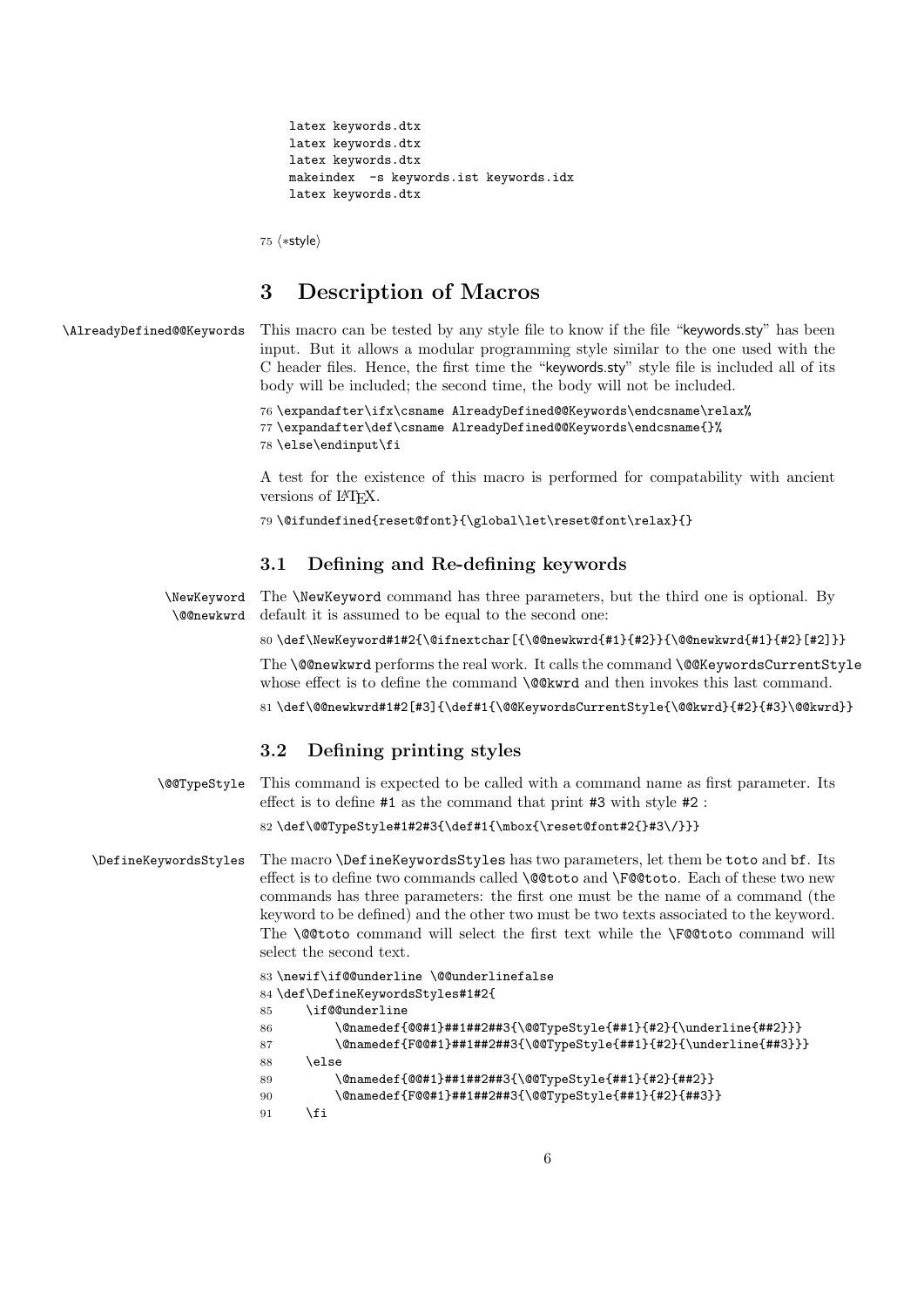A boolean switch is used to select underlined fonts. By default non underlined fonts are used, and a reset to non boolean fonts is performed after every definition of keyword:

#### 92 \@@underlinefalse

At last two commands are provided to the user: \totos and \Ftotos whose effect is to set the command \@@KeywordsCurrentStyle respectively to \@@toto or \F@@toto :

```
93 \@namedef{#1s}{\def\@@KeywordsCurrentStyle{\@nameuse{@@#1}}}
94 \@namedef{F#1s}{\def\@@KeywordsCurrentStyle{\@nameuse{F@@#1}}}
95 }
```
By this way when a command

\NewKeyword{\WORD}{SENTENCE1}[SENTENCE2]

is issued, then \WORD is defined to

#### \@@KeywordsCurrentStyle{\@@kwrd}{SENTENCE1}{SENTENCE2}\@@kwrd}

Hence, every time the command \WORD is issued by the user in the text of its programs, \@@kwrd is redefined and invoked under the running definition of \@@KeywordsCurrentStyle. This complicated trick ensures that every keyword, even if it is not defined in the style file (e.g. if it is defined in the text typed by the user) will be typed with the correct font selection.

\DefineUnderlinedKeywordsStyles This macro serves to switch to underlined fonts:

96 \def\DefineUnderlinedKeywordsStyles#1#2{

97 \@@underlinetrue

98 \DefineKeywordsStyles{#1}{#2} 99 }

### **3.3 Predefined printing styles**

The commands in the margin are automatically generated (see above and section 2.1) by issuing the following commands:

```
\ProgKeywords
 \label{prop:main} $$ \FProgKeywords <math>_{100} \DefineKeywordsStyles{ProgKeyword}{\bf}\ttKeywords
    \label{thm:opt}\AlgoKeywords
  \label{thm:main} $$\FAlgoKeywords_{02}\DefineKeywordsStyles{AlgoKeywords}{\emph{mod-}{}\UAlgoKeywords
\FUAlgoKeywords 103 \DefineUnderlinedKeywordsStyles{UAlgoKeyword}{\em}
\NormalKeywords
\label{thm:main} \verb|VormalKeywords_104\DefineKeywordsStyles{NormalKeyword}{\rel{ \verb|relax|}}\UFAlgoKeywords This macro is defined for compatability with previous versions of the style:
```
105 \let\UFAlgoKeywords\FUAlgoKeywords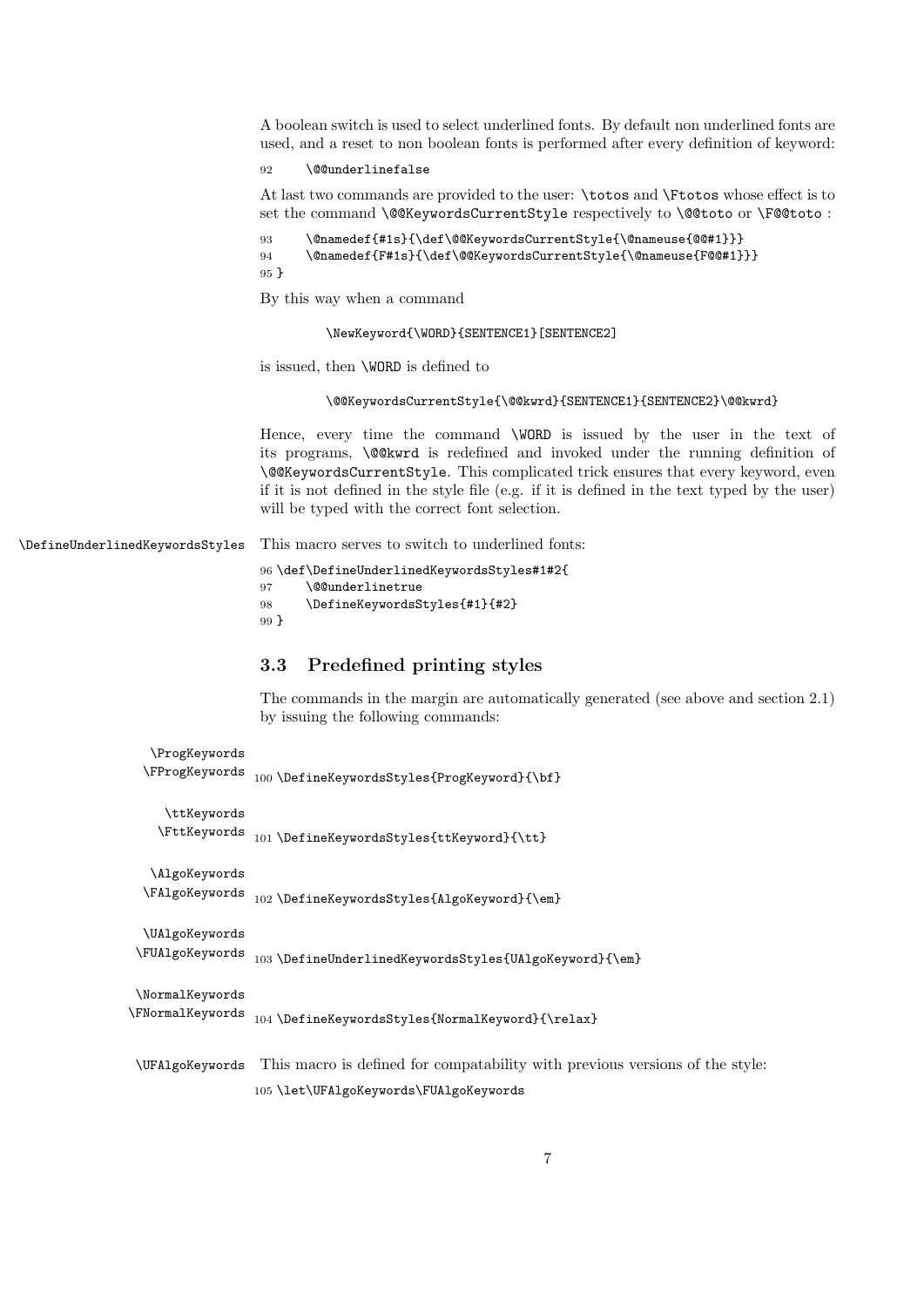### **3.4 Predefined keywords**

```
The macros below are sorted alphabetically:
106 hstylei%% DEFAULT KEYWORDS
107 \NewKeyword{\ABORT}{abort}[avorter]
108 \NewKeyword{\ABS}{abs}
109 \NewKeyword{\ABSTRACT}{abstract}[abstrait]
110 \NewKeyword{\ACCEPT}{accept}[accepter]
111 \NewKeyword{\ACCESS}{access}[acc\'es]
112 \NewKeyword{\ALIASED}{aliased}[alias\'e]
113 \NewKeyword{\ALL}{all}[tout]
114 \NewKeyword{\ALT}{alt}
115 \NewKeyword{\AND}{and}[et]
116 \NewKeyword{\APPEND}{append}[ajouter\_\-en\_\-fin]
117 \NewKeyword{\ARRAY}{array}[tableau]
118 \NewKeyword{\ASSERT}{assert}[assertion]
119 \NewKeyword{\ASSIGN}{:=}
120 \NewKeyword{\AT}{at}
121 \NewKeyword{\BEGIN}{begin}[d\'ebut]
122 \NewKeyword{\BLOCK}{block}[bloc]
123 \NewKeyword{\BOOLEAN}{boolean}[bool\'een]
124 \NewKeyword{\BODY}{body}
125 \NewKeyword{\BOT}{$\bot$}
126 \NewKeyword{\BOX}{$<>$}
127 \NewKeyword{\BY}{by}[pas]
128 \NewKeyword{\CASE}{case}[choix]
129 \NewKeyword{\CATINDEX}{catindex}
130 \NewKeyword{\CHAN}{chan}[canal]
131 \NewKeyword{\CHANNEL}{channel}[canal]
132 \NewKeyword{\CHAR}{char}[car]
133 \NewKeyword{\CHARACTER}{character}[caract\'ere]
134 \NewKeyword{\CLOSE}{close}[fermer]
135 \NewKeyword{\CO}{co}
136 \NewKeyword{\COBEGIN}{cobegin}
137 \NewKeyword{\COEND}{coend}
138 \NewKeyword{\COMMUTATIVE}{commutative}[commutatif]
139 \NewKeyword{\COMPLEX}{complex}[complexe]
140 \NewKeyword{\COMPUTE}{compute}[calculer]
141 \NewKeyword{\CONNECT}{$\longrightarrow$}
142 \NewKeyword{\CONNECTB}{$\Longrightarrow$}
143 \NewKeyword{\CONST}{const}
144 \NewKeyword{\CONSTANT}{constant}[constante]
145 \NewKeyword{\CONSTRAINTS}{constraints}[contraintes]
146 \NewKeyword{\CONTINUE}{continue}
147 \NewKeyword{\DATA}{data}[donn\'ee]
148 \NewKeyword{\DECLARE}{declare}
149 \NewKeyword{\DECOMPOSE}{decompose}
150 \NewKeyword{\DELAY}{delay}[d\'elai]
151 \NewKeyword{\DELTA}{delta}
152 \NewKeyword{\DEPTH}{depth}[profondeur]
153 \NewKeyword{\DIGITS}{digits}[chiffres]
154 \NewKeyword{\DIMENSION}{dimension}
155 \NewKeyword{\DIST}{dist}
156 \NewKeyword{\DISTRIBUTE}{distribute}[r\'epartir]
157 \NewKeyword{\DIV}{div}
158 \NewKeyword{\DO}{do}[faire]
159 \NewKeyword{\DOALL}{doall}[faire en parall\'ele]
160 \NewKeyword{\DOM}{dom}
```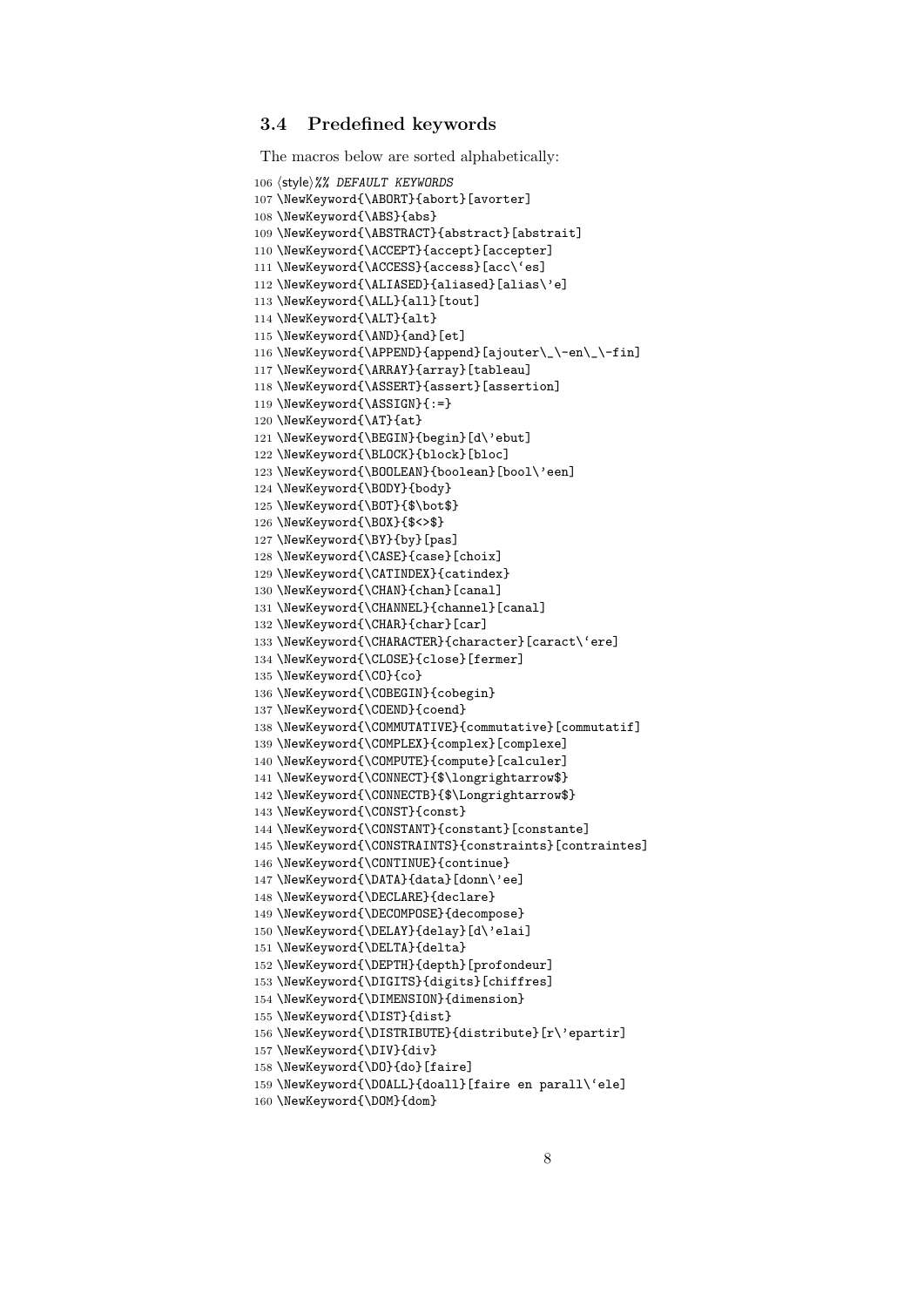```
161 \NewKeyword{\DOMAIN}{domain}[domaine]
162 \NewKeyword{\DOMAINS}{domains}[domaines]
163 \NewKeyword{\DONE}{done}[fait]
164 \NewKeyword{\DOPAR}{dopar}[faire en parall\'ele]
165 \NewKeyword{\DOWNTO}{downto}[jusqu'\'a]
166 \NewKeyword{\DYNAMIC}{dynamic}[dynamique]
167 \NewKeyword{\EACH}{each}[chaque]
168 \NewKeyword{\EGO}{MyId}[EGO]
169 \NewKeyword{\ELSE}{else}[sinon]
170 \NewKeyword{\ELSIF}{elsif}[sinon si]
171 \NewKeyword{\END}{end}[fin]
172 \NewKeyword{\ENDCASE}{end case}[fin choix]
173 \NewKeyword{\ENDIF}{end if}[finsi]
174 \NewKeyword{\ENDDO}{end do}[fait]
175 \NewKeyword{\ENDLOOP}{end loop}[fait]
176 \NewKeyword{\ENTRY}{entry}[entr\'ee]
177 \NewKeyword{\EOT}{eot}
178 \NewKeyword{\EQ}{$=$}
179 \NewKeyword{\EXCEPTION}{exception}
180 \NewKeyword{\EXIT}{exit}[sortir]
181 \NewKeyword{\EXTERNAL}{external}[externe]
182 \NewKeyword{\FI}{fi}[finsi]
183 \NewKeyword{\FILE}{file}[fichier]
184 \NewKeyword{\FIRST}{first}[premier]
185 \NewKeyword{\FOR}{for}[pour]
186 \NewKeyword{\FORALL}{forall}[pour tout]
187 \NewKeyword{\FOREACH}{foreach}[pour chaque]
188 \NewKeyword{\FORWARD}{forward}
189 \NewKeyword{\FUNCTION}{function}[fonction]
190 \NewKeyword{\GE}{$\geq$}
191 \NewKeyword{\GENERIC}{generic}[g\'en\'erique]
192 \NewKeyword{\GETNODE}{getnode}[prendre\_\-noeud]
193 \NewKeyword{\GOTO}{goto}[aller\_\-\'a]
194 \NewKeyword{\GRAPH}{graph}[graphe]
195 \NewKeyword{\GT}{$>$}
196 \NewKeyword{\IF}{if}[si]
197 \NewKeyword{\IMPLICATION}{$\Rightarrow$}
198 \NewKeyword{\IMPLY}{$\Rightarrow$}
199 \NewKeyword{\IMPORT}{import}[importer]
200 \NewKeyword{\IN}{in}[dans]
201 \NewKeyword{\IND}{ind}
202 \NewKeyword{\INDEX}{index}
203 \NewKeyword{\INIT}{init}
204 \NewKeyword{\INOUT}{inout}
205 \NewKeyword{\INPORT}{inport}
206 \NewKeyword{\INPUT}{input}
207 \NewKeyword{\INTEGER}{integer}[entier]
208 \NewKeyword{\INTO}{into}
209 \NewKeyword{\IS}{is}[est]
210 \NewKeyword{\LABEL}{label}[\'etiquette]
211 \NewKeyword{\LAST}{last}[dernier]
212 \NewKeyword{\LE}{$\leq$}
213 \NewKeyword{\LENGTH}{length}[longueur]
214 \NewKeyword{\LIMITED}{limited}[limit\'e]
215 \NewKeyword{\LOOP}{loop}[faire]
216 \NewKeyword{\LT}{$<$}
217 \NewKeyword{\MAP}{map}[placer]
218 \NewKeyword{\MOD}{mod}
219 \NewKeyword{\MODULE}{module}
```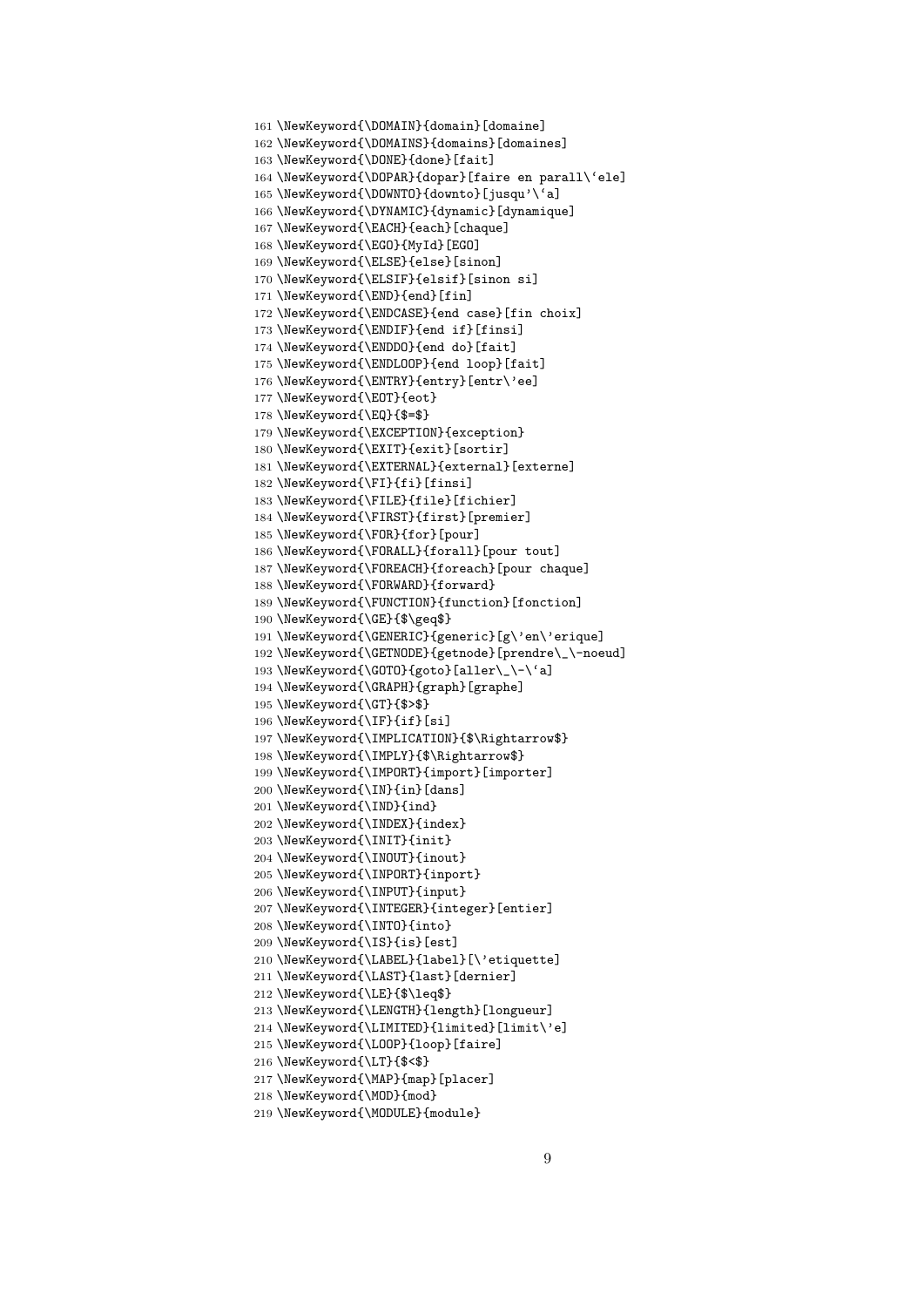```
220 \NewKeyword{\MODULO}{modulo}
221 \NewKeyword{\MULTIPLE}{multiple}
222 \NewKeyword{\MYID}{MyId}[EGO]
223 \NewKeyword{\NE}{$\neq$}
224 \NewKeyword{\NEIGHBOUR}{neighbour}[voisin]
225 \NewKeyword{\NEIGHBOURS}{neighbours}[voisins]
226 \NewKeyword{\NEW}{new}[nouveau]
227 \NewKeyword{\NEWBLOCK}{newblock}
228 \NewKeyword{\NIL}{nil}
229 \NewKeyword{\NODE}{node}[noeud]
230 \NewKeyword{\NOT}{not}[non]
231 \NewKeyword{\NUL}{nul}
232 \NewKeyword{\NULL}{null}[nul]
233 \NewKeyword{\OD}{od}[fait]
234 \NewKeyword{\ODPAR}{odpar}[fait]
235 \NewKeyword{\OF}{of}
236 \NewKeyword{\ON}{on}
237 \NewKeyword{\OPEN}{open}[ouvrir]
238 \NewKeyword{\OR}{or}[ou]
239 \NewKeyword{\OTHERS}{others}
240 \NewKeyword{\OUT}{out}
241 \NewKeyword{\OUTPORT}{outport}
242 \NewKeyword{\OUTPOUT}{outpout}
243 \NewKeyword{\PACKAGE}{package}[paquetage]
244 \NewKeyword{\PARALLEL}{parallel}
245 \NewKeyword{\PARFOR}{parfor}[en parall\'ele: pour]
246 \NewKeyword{\PAR}{par}[en parall\'ele]
247 \NewKeyword{\PERCENT}{\%}
248 \NewKeyword{\PLACE}{place}[placer]
249 \NewKeyword{\PORT}{port}
250 \NewKeyword{\PRAGMA}{pragma}
251 \NewKeyword{\PRI}{pri}
252 \NewKeyword{\PRIVATE}{private}[priv\'e]
253 \NewKeyword{\PROCEDURE}{procedure}[proc\'edure]
254 \NewKeyword{\PROCESS}{process}[processus]
255 \NewKeyword{\PROGRAM}{program}[programme]
256 \NewKeyword{\PROTECTED}{protected}[prot\'eg\'e]
257 \NewKeyword{\RAISE}{raise}[lever]
258 \NewKeyword{\RANGE}{range}[intervalle]
259 \NewKeyword{\READ}{read}[lire]
260 \NewKeyword{\READY}{ready}[pr\^et]
261 \NewKeyword{\REAL}{real}[r\'eel]
262 \NewKeyword{\RECORD}{record}[enregistrement]
263 \NewKeyword{\RECV}{recv}[recevoir]
264 \NewKeyword{\RECEIVE}{receive}[recevoir]
265 \NewKeyword{\REM}{rem}
266 \NewKeyword{\RENAMES}{renames}[renomme]
267 \NewKeyword{\REPEAT}{repeat}[r\'ep\'eter]
268 \NewKeyword{\REQUEUE}{requeue}
269 \NewKeyword{\RESET}{reset}
270 \NewKeyword{\RETURN}{return}[retour]
271 \NewKeyword{\REVERSE}{reverse}
272 \NewKeyword{\REWIND}{rewind}
273 \NewKeyword{\REWRITE}{rewrite}
274 \NewKeyword{\ROOT}{root}[racine]
275 \NewKeyword{\SELECT}{select}
276 \NewKeyword{\SEND}{send}[\'emettre]
277 \NewKeyword{\SENDEOT}{sendeot}[\'emettre eot]
278 \NewKeyword{\SEPARATE}{separate}[s\'epar\'ement]
```

```
10
```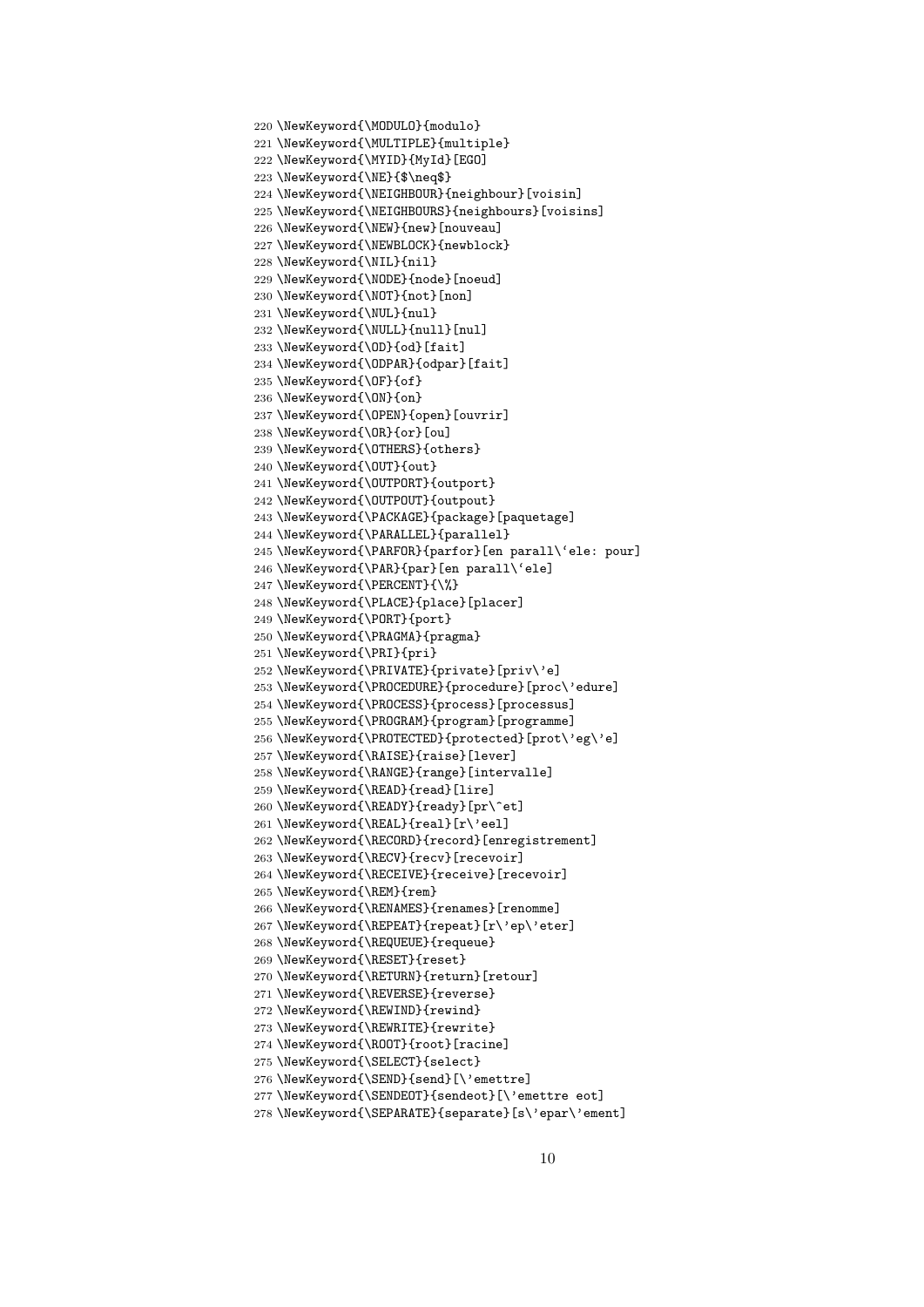```
279 \NewKeyword{\SEQ}{seq}
280 \NewKeyword{\SET}{set}
281 \NewKeyword{\SIZE}{size}[taille]
282 \NewKeyword{\SKIP}{skip}[sauter]
283 \NewKeyword{\STRING}{string}[cha\^{\i}ne de caract\'eres]
284 \NewKeyword{\SUBTYPE}{subtype}[sous\_\-type]
285 \NewKeyword{\SWITCH}{switch}
286 \NewKeyword{\TAGGED}{tagged}[\'etiquett\'e]
287 \NewKeyword{\TASK}{task}[t\^ache]
288 \NewKeyword{\TERMINATE}{terminate}[terminer]
289 \NewKeyword{\THEN}{then}[alors]
290 \NewKeyword{\TO}{to}[jusqu'\'a]
291 \NewKeyword{\TOWARDS}{towards}[vers]
292 \NewKeyword{\TRANSMIT}{transmit}[\'emettre]
293 \NewKeyword{\TUPLE}{tuple}[n\_\-uplet]
294 \NewKeyword{\TYPE}{type}
295 \NewKeyword{\UNDEF}{undef}[ind\'efini]
296 \NewKeyword{\UNTIL}{until}[jusqu'\'a]
297 \NewKeyword{\USE}{use}
298 \NewKeyword{\VAR}{var}
299 \NewKeyword{\VARIABLE}{variable}
300 \NewKeyword{\WHEN}{when}[si]
301 \NewKeyword{\WHERE}{where}[si]
302 \NewKeyword{\WHILE}{while}[tant que]
303 \NewKeyword{\WITH}{with}[avec]
304 \NewKeyword{\WRITE}{write}[\'ecrire]
305 \NewKeyword{\XOR}{xor}
306 \langlestyle\rangle%%
307 (style)%% French syntax
308 \langlestyle\rangle%%
309 \NewKeyword{\EMETTRE}{send}[\'emettre]
310 \NewKeyword{\RECEVOIR}{receive}[recevoir]
311 \NewKeyword{\POUR}{for}[pour]
312 \NewKeyword{\FAIRE}{do}[faire]
313 \NewKeyword{\FAIT}{end do}[fait]
314 \NewKeyword{\SI}{if}[si]
315 \NewKeyword{\ALORS}{then}[alors]
316 \NewKeyword{\SINON}{else}[sinon]
317 \NewKeyword{\FINSI}{end if}[fin si]
318 \NewKeyword{\DEBUT}{begin}[d\'ebut]
319 \NewKeyword{\FIN}{end}[fin]
```
Then we terminate by instructing LATEX to switch to the default font for typing keywords (which, in the current implementation is underlined \em).

\FUAlgoKeywords

 $321 \; \langle /$ style $\rangle$ 

### **References**

- [1] D.E. Knuth. Computers & Typesetting (The TEXbook). Addison-Wesley, Vol. A, 1986.
- [2] L. Lamport. *<sup>L</sup>ATEX: a Document Preparation System*. Addison-Wesley Publishing Company, 1986.
- [3] F. MITTELBACH. The doc-option. *TUGboat*, Vol. 10(2), pp. 245–273, July 1989.